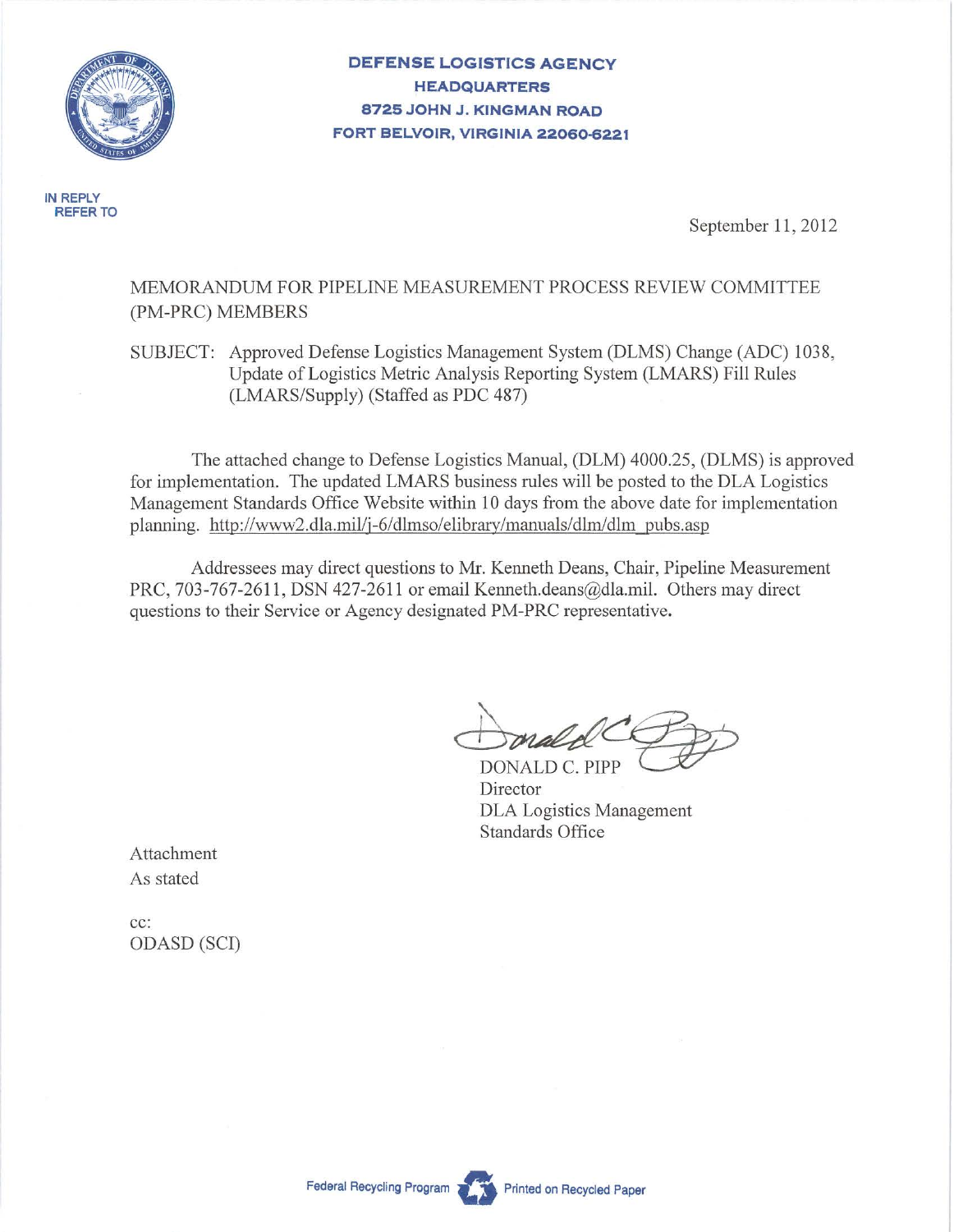## **ADC 1038**

# **Update of Logistics Metrics Analysis Reporting System (LMARS) Fill Rules**

## **1. ORIGINATING SERVICE/AGENCY AND POC INFORMATION:**

**a. Technical POC:** Defense Logistics Agency (DLA) Headquarters J33, 703-767-7297

**b. Functional POC:** Defense Logistics Agency (DLA) Logistics Management Standards, 703- 767-2611, DLA Transaction Services, 937-431-8000

## **2. FUNCTIONAL AREAS:**

**a. Primary/Secondary Functional Area:** Logistics Metrics

## **b. Primary/Secondary Functional Area:** Supply

**3. REFERENCE:** DLM 4000.25, Defense Logistics Management System (DLMS) Volume 6 (Logistics Systems Interoperability Support Services), Chapter 4 – Pipeline Measurement**.**

## **4. APPROVED CHANGE:**

 **a. Brief Overview of Change:** This change updates the Logistics Metric Analysis Reporting System (LMARS) Fill Rules to correspond to changes implemented in the DOD supply chain. The Fill Rules were established over 10 years ago by the Customer Wait Time Committee (CWTC), which oversaw the development and implementation of LMARS. A known issue during the last meetings of the CWTC was that the fill rate "Other" category should stay relatively small, ideally under 10%. The excessively large fill rate "Other" category was to be researched and a solution devised to reassign orders to another Fill Type as appropriate. LMARS uses these business rules to determine the report category for each transaction that is in the LMARS monthly LRT file. For current LMARS Fill Type Criteria refer to:

 C4.6.3.1.1. LMARS Fill Type Table. Access the LMARS Fill Type Table at: [www.dla.mil/j-/dlmso/Archives/PMPRC/documents/Type\\_of\\_Fill\\_Table.xlsx.](http://www.dla.mil/j-6/dlmso/Archives/PMPRC/documents/Type_of_Fill_Table.xlsx)

 **b. Background:** Since LMARS was last updated, Components may have changed how they categorize their transactions in the LMARS Logistics Response Time (LRT) file used to generate the LMARS monthly reports. Previously an issue was identified by DLA Transaction Services that incorrectly categorizes a variety of requisitions to the fill rate "Other" category based on the use of the "Last Status" field. One example of why this occurs is when a customer attempts to modify a requisition and the Inventory Control Point (ICP) responds with B2 status (cannot be modified). This B2 status gets stored in LMARS as the Last Status and places the requisition in the Other Fill Type category. The following LMARS Monthly reports are directly affected by the Fill Rules: Guard, Reserve, Wholesale (ICP), Contractor Wholesale ICP, Wholesale ICP Consumable Item Transfer Breakout, and Wholesale ICP Reparable National Stock Numbers (NSN). Refer to: [www.dla.mil/j-6/dlmso/Archives/PMPRC/documents/LMARS\\_FILL\\_Rules\\_Procedures.docx.](http://www.dla.mil/j-6/dlmso/Archives/PMPRC/documents/LMARS_FILL_Rules_Procedures.docx)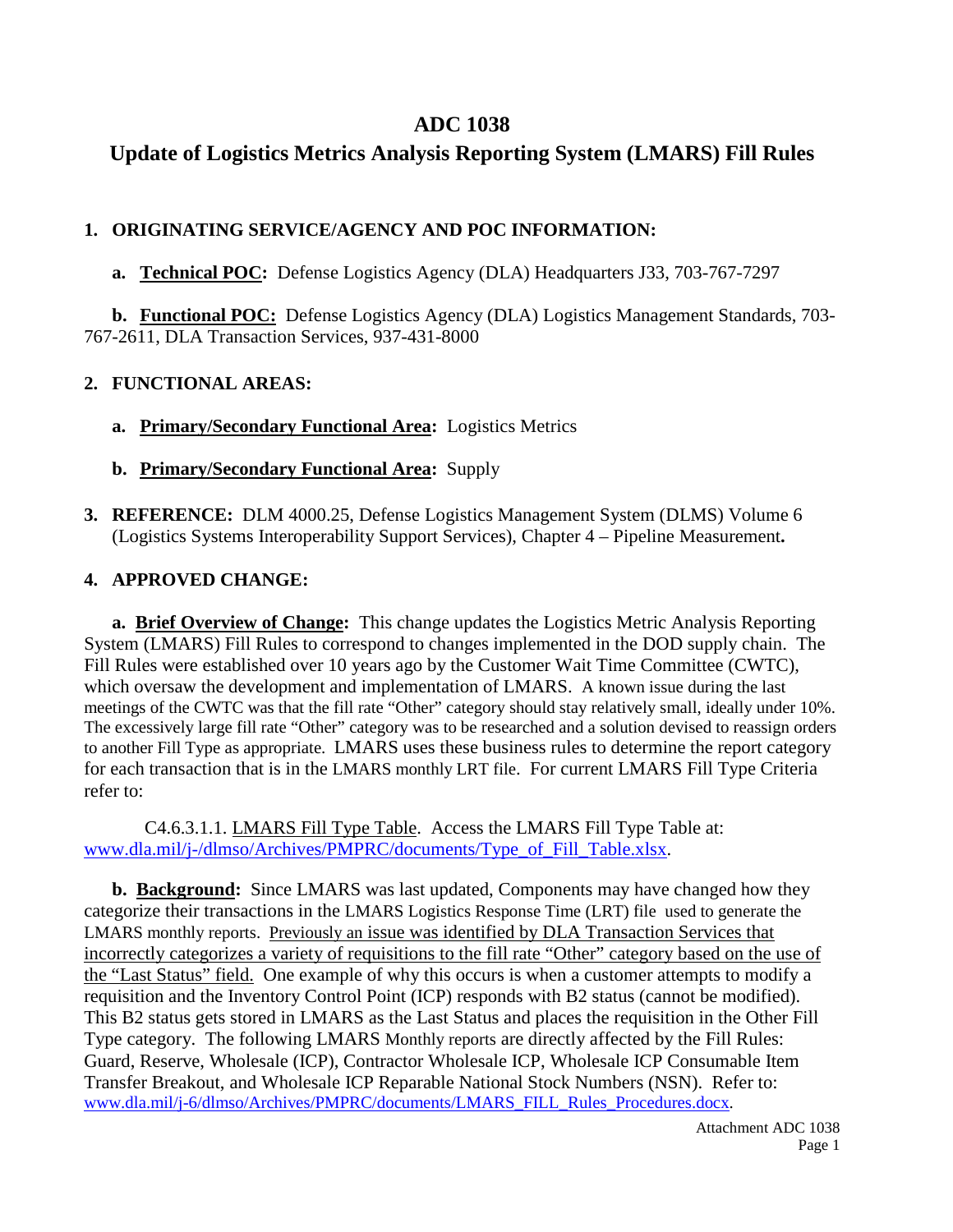for the Fill Rules Procedures as currently implemented in LMARS.

 **(1)** DLA Transaction Services uses the fill rules to produce accurate monthly LMARS Monthly reports. To these produce accurate reports, these fill rules need to be accurate and complete.

 **(2)** Type of Fill Definition and Criteria for each transaction in LMARS Monthly LRT file at: [www.dla.mil/j-6/dlmso/Archives/PMPRC/documents/LMARS\\_FILL\\_Rules\\_Procedures.docx.](http://www.dla.mil/j-6/dlmso/Archives/PMPRC/documents/LMARS_FILL_Rules_Procedures.docx) Inventory Control Point (ICP); Indicates where the Service/Agency requisition is sent to or the Materiel Release Order (MRO) is sent from. Current values used in the fill rules are based on the first position (Service/Agency Code) of the Routing Identifier Code (RIC) To in the requisition and the RIC-From in the MRO. (changes to fill rules definition and criteria for the Service/Agency are in *bold yellow italics*).

### *S9C, S9G, S9I, S9E, S9P, S9T, S9M, S9S DLA Legacy ICPs*

**(a)** Customer (CUST): The Service/Agency indicated by the Ship-to address as defined by the signal code. Current values used in the Fill Rules are based on the first position (Service/Agency Code) of the "Ship To" DoD Activity Address Code (DoDAAC).

**(b)** Last/Ship: The last status code received at DLA Transaction Services before the shipment transaction was received at DLA Transaction Services.

**(c)** 1st Status: The first status code received at DLA Transaction Services. Current values incorporated in the Fill Rules are:

**(d)** BB/BC/NF: Determine if a BB, BC or NF (NAVY only) status code was ever received at DLA Transaction Services indicating a back order.

**(e)** Special: Determine if a DIC Code A4\_ or A5\_from RIC NBU, NBW, or PBQ to RIC Q9Q, QA6, QEP, QN2, QN9, OR QZX was received (applies to Navy ICP only). If a transaction is received with a combination of the aforementioned RIC, it is typically categorized as a Planned DVDs, unless it has a BB, BC, or NF status code, in which case it will be categorized as a backorder. For those Fill Rules to which this does not apply (e.g., non-Navy ICPs), a "No check" value will be placed indicating that this rule does not apply.

**(f)** Acquisition Advice Code (AAC): The AAC identifies how and under what restrictions an item will be acquired. The AAC is obtained from the National Item Identification Number (NIIN) file.

**(g)** 120 hour: Determine the time between the first status code received at DLA Transaction Services and the last status code received at DLA Transaction Services before the shipment transaction was received at DLA Transaction Services. Current values incorporated in the

**(h)** Category: Define the report category to which the business rule is assigned.

Attachment ADC 1038 **(i)** Procurement Instrument Identification Number (PIIN): Indicate if a Procurement Item Identification Number is received and/or what value is in it. The PIIN filter is currently only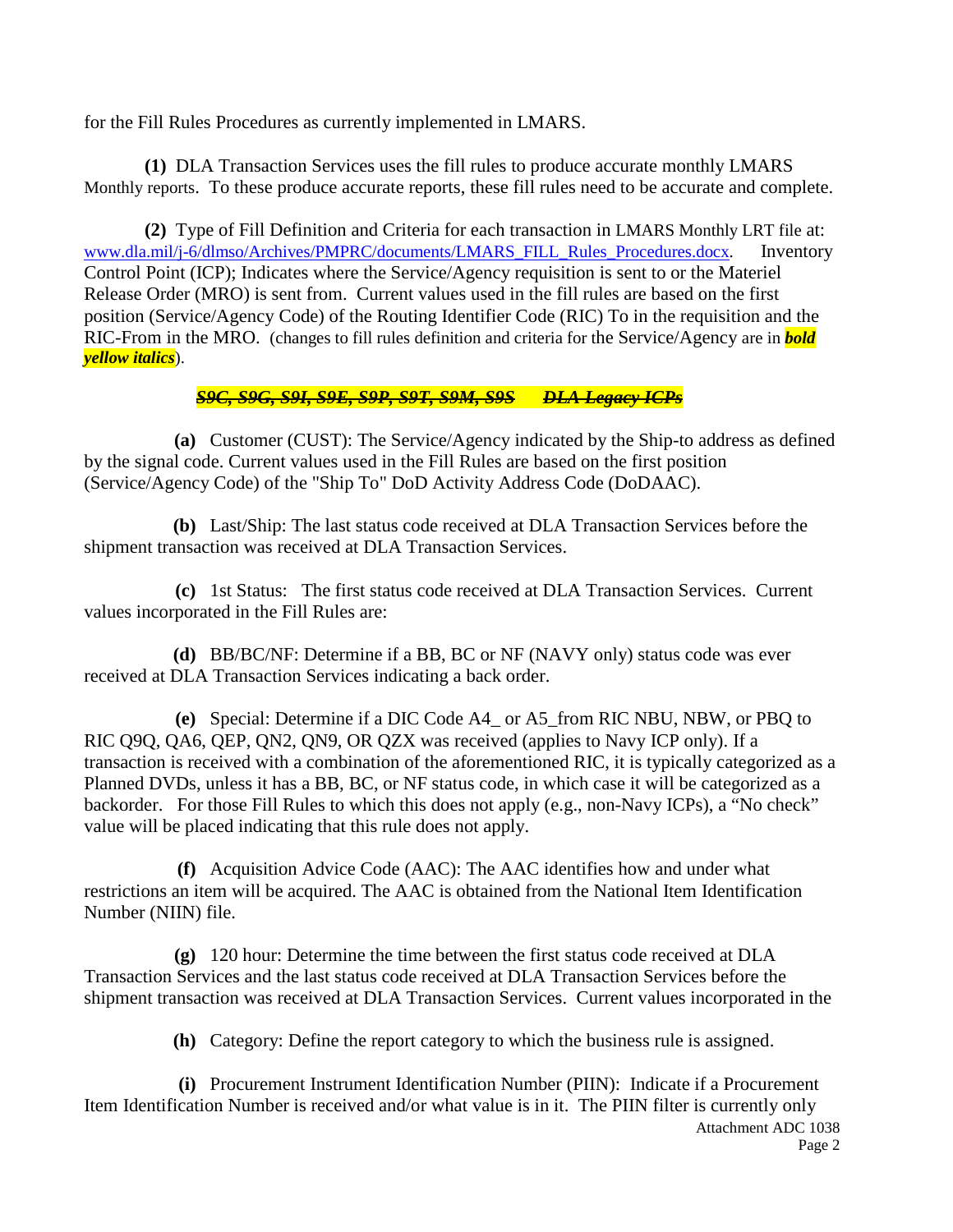used by DLA to determine if the document number is to be categorized as a planned DVD, unplanned DVD, or "Other" fill category. Presently, no other Service/Agency uses this filter in their business rules. The first number in the value field (e.g., 9, 9-10, 17, 1) indicates the column/position of the PIIN that is being checked; the value after the number indicates the value being checked against. For example: a value of "9 D" in this field will check to see if the  $9<sup>th</sup>$  position of the PIIN equals "D."

**(j)** National Item Identification Number (NIIN): Used to determine if the value in RP 8-20 of the requisition is on the DLA Transaction Services NIIN file. The NIIN filter is currently only used by DLA to determine if the document number is to be categorized as a planned DVD, unplanned DVD, or "Other" fill category. Presently, no other Service/Agency uses this filter in their business rules.

 **(k)** Two events cause transactions to go through the Fill Rules table: the document number receiving a shipment transaction and the end of the calendar month is reached. Upon the fulfillment of either of these two events, all the recorded data for that document number passes through the type of fill logic, line by line, in order of the table (e.g., top to bottom). A document number is assigned the appropriate fill category and reported on when the criteria in the fill line are met. Transactions are assigned to the "Other" category when the logistics actions taken do not meet the criteria detailed in the Type of Fill Rules. In most cases the document number stays in its initial category until complete. Once a document number is categorized to the B/O category, it will never change categories. In LMARS, rules state "Once a B/O, always a B/O". The remaining categories could change based on updated transactions received for the document number, but since the item has already been shipped, they most likely will not. An example of a change in category would be a denial of an MRO after the shipment transaction was sent. The time would be reset and when a new shipment is received.

 **c. Approved change in detail:** To more accurately assign Fill Type category and eliminate the large number of "Other" transactions from the LMARS reports, last status before shipment is to be defined as last status that affects Fill Type category before shipment. The following are the statuses that will be captured for the Last Status-based rules in LMARS. Any other status will not be passed on to LMARS. The status codes that affect fill type category are BA, BB, BC, BV, BZ, for all services. Fill Type category NF is a status code that effects only the Navy. Receipt of a MILS AB\_ transaction (Direct Delivery Notice) will be used for all services.

During the Component review of the PDC, fill rule changes were identified as shown. Revise Type of Fill Criteria Table as follows (changes are in **bold yellow**) [www.dla.mil/j-/dlmso/Archives/PMPRC/documents/Type\\_of\\_Fill\\_Table.xlsx.](http://www.dla.mil/j-6/dlmso/Archives/PMPRC/documents/Type_of_Fill_Table.xlsx)

| Row | <b>ICP</b>     | Cust             | last/ship                      | 1st stat  | <b>BB/BC/NF</b> | special            | aac      | 120 hour | Category | PIIN | <b>NIIN</b> |
|-----|----------------|------------------|--------------------------------|-----------|-----------------|--------------------|----------|----------|----------|------|-------------|
|     | Navv           |                  | no check                       | no check  | not rcvd        | A4/A5 dep no check |          | no check | lp dvd   |      |             |
|     | Navy           |                  | no check                       | no check  | rcvd            | A4/A5 dep no check |          | no check | $bb/$ o  |      |             |
|     | $\overline{A}$ | not Navy         | not BV, BZ, AB, BB, BC, BA     | Ino check | not rcvd        | no check           | no check | no check | other    |      |             |
|     | <b>A</b>       | Navv             | not BV, BZ, AB, BB, BC, NF, BA | no check  | not rcvd        | no check           | no check | no check | lother   |      |             |
|     | not AF.CG.GSA  | not Navy         | no check                       | no check  | BB.BC           | no check           | no check | no check | $b$ o    |      |             |
|     | not AF,CG,GSA  | navy             | no check                       | no check  | BB.BC.NF        | no check           | no check | no check | $b$ o    |      |             |
|     | AF.CG          |                  | not BV.BZ.AB                   | no check  | BB.BC           | no check           | no check | no check | b/o      |      |             |
|     | <b>GSA</b>     | AF <sub>CG</sub> | not BV, BZ, AB                 | no check  | BB,BC           | no check           | no check | no check | b/o      |      |             |
|     | <b>GSA</b>     | Navv             | no check                       | no check  | BB, BC, NF      | Ino check          | no check | no check | b/o      |      |             |
| 10  | <b>GSA</b>     | not Navy, AF, CG | no check                       | no check  | BB.BC           | no check           | no check | no check | $bb$ /o  |      |             |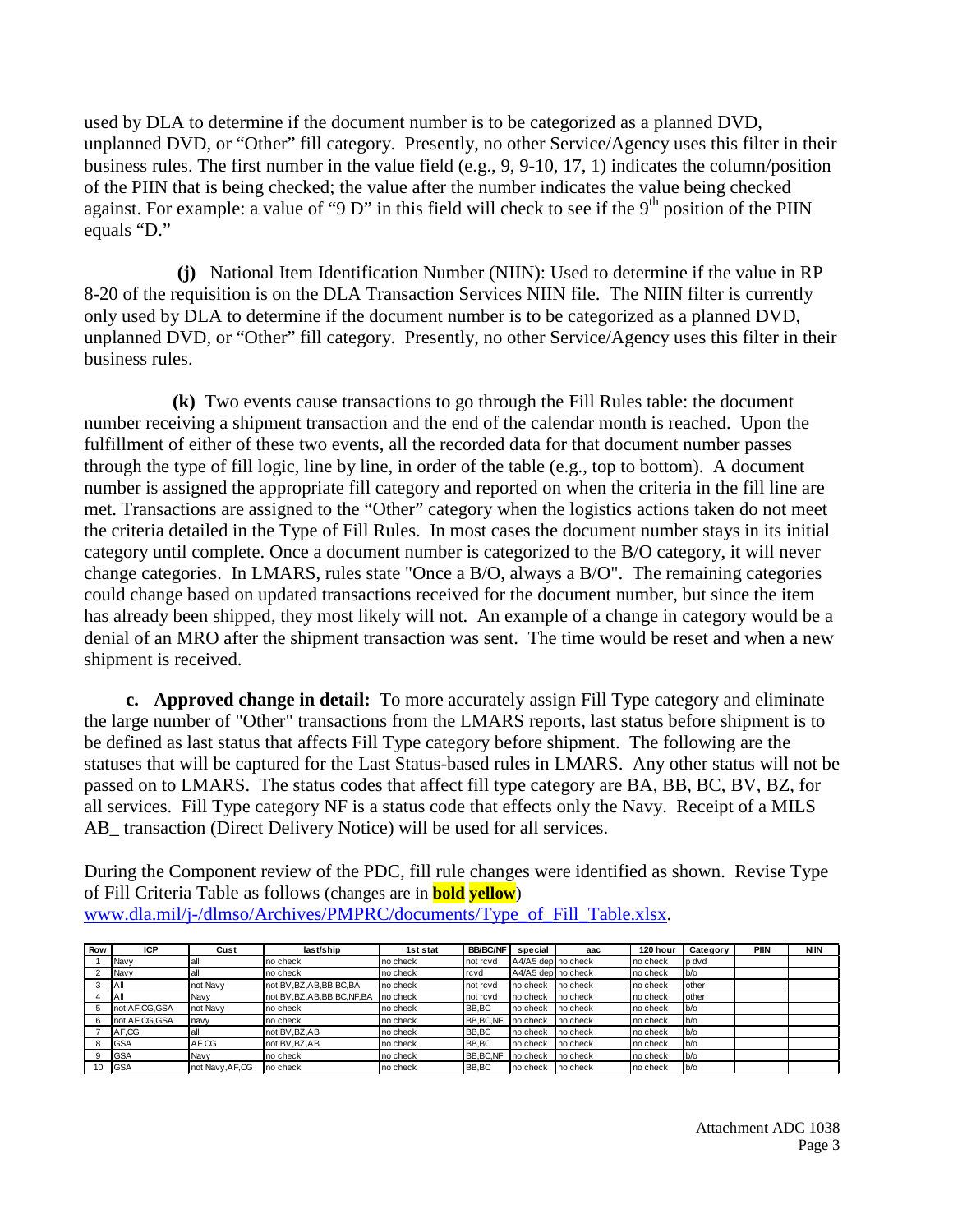# Type of Fill Criteria Table Continued

| Row | <b>ICP</b>               | Cust    | last/ship                | 1st stat               | <b>BB/BC/NF</b>       | special               | aac                 | 120 hour              | Category           | PIIN                | <b>NIIN</b>            |
|-----|--------------------------|---------|--------------------------|------------------------|-----------------------|-----------------------|---------------------|-----------------------|--------------------|---------------------|------------------------|
| 11  | Not AF, GSA              | all     | BA                       | BA                     | not rcvd              | no check              | no check            | no check              | immed              |                     |                        |
| 12  | AF                       | all     | BA                       | BA                     | not rcvd              | no check              | not H               | no check              | immed              |                     |                        |
| 13  | AF                       | all     | BA                       | BA                     | not rcvd              | no check              | н                   | no check              | other              |                     |                        |
| 14  | <b>GSA</b>               | AF      | BA                       | BA                     | not rcvd              | no check              | not H               | no check              | immed              |                     |                        |
| 15  | <b>GSA</b>               | AF      | BA                       | BA                     | not rcvd              | no check              | н                   | no check              | other              |                     |                        |
| 16  | <b>GSA</b>               | not AF  | BA                       | BA                     | not rcvd              | no check              | no check            | no check              | immed              |                     |                        |
| 17  | Not AF, GSA              | all     | BA                       | not BA                 | not rcvd              | no check              | no check            | yes                   | immed              |                     |                        |
| 18  | AF                       | all     | BA                       | not BA                 | not rcvd              | no check              | not H               | yes                   | immed              |                     |                        |
| 19  | AF                       | all     | BA                       | not BA                 | not rcvd              | no check              | н                   | yes                   | other              |                     |                        |
| 20  | <b>GSA</b>               | AF      | BA                       |                        |                       |                       | not H               |                       | immed              |                     |                        |
|     |                          | AF      | BA                       | not BA                 | not rcvd              | no check              | H                   | yes                   |                    |                     |                        |
| 21  | <b>GSA</b>               |         |                          | not BA                 | not rcvd              | no check              |                     | yes                   | other              |                     |                        |
| 22  | <b>GSA</b>               | not AF  | BA                       | not BA                 | not rcvd              | no check              | no check            | yes                   | immed              |                     |                        |
| 23  | Navy                     | all     | <b>BA</b>                | not BA                 | not rcvd              | <mark>no check</mark> | no check            | no                    | A                  |                     |                        |
| 24  | <b>Not AF, GSA, Navy</b> | all     | <b>BA</b>                | not BA                 | not rcvd              | no check              | no check            | no                    | other              |                     |                        |
| 25  | AF                       | all     | BA                       | not BA                 | not rcvd              | no check              | not H               | no                    | Α                  |                     |                        |
| 26  | AF                       | all     | BA                       | not BA                 | not rcvd              | no check              | н                   | no                    | other              |                     |                        |
| 27  | <b>GSA</b>               | AF      | BA                       | not BA                 | not rcvd              | no check              | not H               | no                    | other              |                     |                        |
| 28  | <b>GSA</b>               | AF      | BA                       | not BA                 | not rcvd              | no check              | н                   | no                    | other              |                     |                        |
| 29  | <b>GSA</b>               | not AF  | BA                       | not BA                 | not rcvd              | no check              | no check            | no                    | other              |                     |                        |
| 30  | AF                       | all     | BV.AB                    | BV,AB                  | no check              | no check              | н                   | no check              | p dvd              |                     |                        |
| 31  | AF                       | all     | BV,AB                    | BV,AB                  | no check              | no check              | not H               | no check              | other              |                     |                        |
| 32  | ΑF                       | all     | BV.AB                    | Not BV, AB             | no check              | no check              | н                   | yes                   | p dvd              |                     |                        |
| 33  | AF                       | all     | BV,AB                    | Not BV, AB             | no check              | no check              | not H               | yes                   | other              |                     |                        |
| 34  | AF                       | all     | BV.AB                    | not BV, AB             | no check              | no check              | no check            | no                    | other              |                     |                        |
| 35  | AF                       | all     | BZ                       | BZ                     | no check              | no check              | H                   | no check              | up dvd             |                     |                        |
| 36  | AF                       | all     | BZ                       | BZ                     | no check              | no check              | not H               | no check              | other              |                     |                        |
| 37  | AF                       | all     | BZ                       | not BZ                 | no check              | no check              | н                   | yes                   | up dvd             |                     |                        |
| 38  | AF                       | all     | BZ                       | not BZ                 | no check              | no check              | not H               | yes                   | other              |                     |                        |
| 39  | AF                       | all     | <b>BZ</b>                | not BZ                 | no check              | no check              | no check            | no                    | other              |                     |                        |
| 40  | <b>GSA</b>               | AF      | BV.AB                    | BV,AB                  | no check              | no check              | н                   | no check              | p dvd              |                     |                        |
| 41  | <b>GSA</b>               | AF      | BV,AB                    | BV,AB                  | no check              | no check              | not H               | no check              | other              |                     |                        |
| 42  | GSA                      | AF      | BV.AB                    | Not BV, AB             | no check              | no check              | н                   | yes                   | p dvd              |                     |                        |
| 43  | <b>GSA</b>               | AF      | BV,AB                    | Not BV, AB             | no check              | no check              | not H               | yes                   | other              |                     |                        |
| 44  | <b>GSA</b>               | AF      | BV.AB                    | not BV,AB              | no check              | no check              | no check            | no                    | other              |                     |                        |
| 45  | <b>GSA</b>               | AF      | BZ                       | BZ                     | no check              | no check              | н                   | no check              | up dvd             |                     |                        |
| 46  | <b>GSA</b>               | AF      | <b>BZ</b>                | <b>BZ</b>              | no check              | no check              | not H               | no check              | other              |                     |                        |
| 47  | <b>GSA</b>               | AF      | BZ                       | not BZ                 | no check              | no check              | H                   | yes                   | up dvd             |                     |                        |
| 48  | <b>GSA</b>               | AF      | <b>BZ</b>                | not BZ                 | no check              | no check              | not H               | yes                   | other              |                     |                        |
| 49  | <b>GSA</b>               | AF      | <b>BZ</b>                | not BZ                 | no check              | no check              | no check            | no                    | other              |                     |                        |
| 50  | CG                       | all     | $\overline{BV}$ , BZ, AB | BV, BZ, AB             | no check              | no check              | no check            | no check              |                    |                     |                        |
|     |                          |         |                          |                        |                       |                       |                     |                       | up dvd             |                     |                        |
| 51  | CG                       | all     | BV, BZ, AB               | notBV, BZ, AB          | no check              | no check              | no check            | yes                   | up dvd             |                     |                        |
| 52  | CG                       | all     | BV, BZ, AB               | not BV, BZ, AB         | no check              | no check              | no check            | no                    | other              |                     |                        |
| 53  | <b>GSA</b>               | CG      | BV, BZ, AB               | BV, BZ, AB             | no check              | no check              | no check            | no check              | up dvd             |                     |                        |
| 54  | <b>GSA</b>               | CG      | BV, BZ, AB               | notBV, BZ, AB          | no check              | no check              | no check            | yes                   | up dvd             |                     |                        |
| 55  | <b>GSA</b>               | CG      | BV, BZ, AB               | not BV, BZ, AB         | no check              | no check              | no check            | no                    | other              |                     |                        |
| 56  | Marines                  | all     | BV, BZ, AB               | BV, BZ, AB             | not rcvd              | no check              | no check            | no check              | up dvd             |                     |                        |
| 57  | Marines                  | all     | BV, BZ, AB               | not BV, BZ, AB, BB, BC | not rcvd              | no check              | no check            | yes                   | up dvd             |                     |                        |
| 58  | Marines                  | all     | BV, BZ, AB               | not BV, BZ, AB, BB, BC | not rcvd              | no check              | no check            | no                    | other              |                     |                        |
| 59  | <b>GSA</b>               | Marines | BV, BZ, AB               | BV, BZ, AB             | not rcvd              | no check              | no check            | no check              | up dvd             |                     |                        |
| 60  | <b>GSA</b>               | Marines | BV, BZ, AB               | not BV, BZ, AB, BB, BC | not rcvd              | no check              | no check            | yes                   | up dvd             |                     |                        |
| 61  | <b>GSA</b>               | Marines | BV, BZ, AB               | not BV, BZ, AB, BB, BC | not rcvd              | no check              | no check            | no                    | other              |                     |                        |
| 62  | Army                     | all     | BV,AB                    | BV,AB                  | not rcvd              | no check              | no check            | no check              | p dvd              |                     |                        |
| 63  | Army                     | all     | BV,AB                    | not BV, AB, BB, BC     | not rcvd              | no check              | no check            | yes                   | p dvd              |                     |                        |
| 64  | Army                     | all     | BV,AB                    | not BV, AB, BB, BC     | not rcvd              | no check              | no check            | no                    | up dvd             |                     |                        |
| 65  | <b>GSA</b>               | Army    | BV,AB                    | BV,AB                  | not rcvd              | no check              | no check            | no check              | p dvd              |                     |                        |
| 66  | <b>GSA</b>               | Army    | BV,AB                    | not BV, AB, BB, BC     | not rcvd              | no check              | no check            | yes                   | p dvd              |                     |                        |
| 67  | <b>GSA</b>               | Army    | BV,AB                    | not BV, AB, BB, BC     | not rcvd              | no check              | no check            | no                    | up dvd             |                     |                        |
| 68  | Army                     | all     | BZ                       | Not BB, BC             | not rcvd              | no check              | no check            | no check              | up dvd             |                     |                        |
| 69  | <b>GSA</b>               | Army    | BZ                       | not BB, BC             | not rcvd              | no check              | no check            | no check              | up dvd             |                     |                        |
| 70  | Navy                     | all     | BZ,AB                    | BZ,AB                  | not rcvd              | no check              | H                   | no check              | p dvd              |                     |                        |
| 71  | <b>Navy</b>              | all     | <b>BV</b>                | not BB,BC,NF           | not rcvd              | no check              | H                   | no check              | D                  |                     |                        |
| 72  | Navy                     | all     | BZ, BV, AB               | BV, BZ, AB             | not rcvd              | no check              | not H               | no check              | up dvd             |                     |                        |
| 73  | Navy                     | all     | BZ,BV,AB                 | not BV, BZ, AB, BB, BC | not rcvd              | no check              | not H               | yes                   | up dvd             |                     |                        |
| 74  | Navy                     | all     | BZ,BV,AB                 | BV, BZ, AB             | not rcvd              | no check              | not H               | no                    | other              |                     |                        |
| 75  | <b>GSA</b>               | Navy    | BZ,AB                    | BZ,AB                  | not rcvd              | no check              | н                   | no check              | p dvd              |                     |                        |
| 76  | <b>GSA</b>               | Navy    | BV                       | not BB.BC              | not rcvd              | no check              | H.                  | no check              | other              |                     |                        |
| 77  | <b>GSA</b>               | Navy    | BZ,BV,AB                 | BV.BZ.AB               | not rcvd              | no check              | not H               | no check              | up dvd             |                     |                        |
| 78  | <b>GSA</b>               | Navy    | BZ.BV.AB                 | Not BV.BZ.AB.BB.BC     | not rcvd              | no check              | not H               | yes                   | up dvd             |                     |                        |
| 79  | <b>GSA</b>               | Navy    | BZ,BV,AB                 | BV, BZ, AB             | not rcvd              | no check              | not H               | no                    | other              |                     |                        |
| 80  | 896                      |         | <b>BZ.BV.AB</b>          | net BB.BC              | <del>iet reve</del> l | <del>ho check</del>   | $H$ or $H$          | <del>ne check</del>   | <del>a dvd</del>   | evd                 | <del>on fik</del>      |
| 81  |                          |         | <b>32.BV.AB</b>          | not BB,BC              | <del>ot rovd</del>    | <del>ho check</del>   | <del>no check</del> | <del>no check</del>   | <del>a dvd</del>   | 3-13-DA001          | <del>on filc</del>     |
| 82  |                          |         | BZ.BV.AB                 | not BB.BC              | not rovd              | <mark>no check</mark> | no check            | <mark>no check</mark> | b dvd              | 9D                  | on file                |
| 83  |                          | ᆊ       | <del>BZ,BV,AB</del>      | <del>not BB,BC</del>   | <del>not reve</del>   | no check              | <b>D.K.P.R.2</b>    | <del>no check</del>   | <del>up dvc</del>  | raval               | <del>on file</del>     |
| 84  |                          | A₩      | <b>BZ.BV.AB</b>          | not BB,BC              | <del>not rovd</del>   | <del>no check</del>   | not D.K.P.R.Z       | <del>no check</del>   | other              | rovd                | on file                |
| 85  |                          | الم     | <b>BZ.BV.AB</b>          | not BB,BC              | not rove              | an ahnak              | <del>no check</del> | <del>no check</del>   | athar              | اعتما               | <del>not on file</del> |
| 86  |                          |         | <b>BZ.BV.AB</b>          | <del>tot BB.BC</del>   | <del>iot revi</del>   |                       | <del>wa check</del> | no check              | othe               | not reve            | <del>not on fil</del>  |
| 87  |                          | ᆊ       | <del>BZ.BV.AB</del>      | <del>not BB.BC</del>   | <del>wat rewe</del>   |                       | <del>Horl</del>     |                       | <del>, dvd</del>   | ew                  | <del>on fi</del> l     |
| 88  |                          |         | <b>BZ.BV.AB</b>          | not BB.BC              | <del>iet reve</del> l | <del>ìo check</del>   | <del>ho check</del> | <del>no check</del>   | <del>a dvd</del>   | <del>9 D</del>      | <del>on filc</del>     |
| 89  |                          | 5II     | <b>RZ RV AR</b>          | ant BB BC              | ant royd              | no check              | <b>DKPR7</b>        | ao check              | n dvd              | 0.10 AO (ZE         | on file                |
| 90  |                          |         | <b>BZ.BV.AB</b>          | ot BB.BC               | <b>ot revel</b>       | <del>ìo check</del>   | <del>ìo check</del> | <del>ie check</del>   | <del>up dv d</del> | 17.7                | an file                |
| 91  |                          | sШ      | BZ.BV.AB                 | <del>tot BB.BC</del>   | <del>hot rove</del>   | <del>ìo check</del>   | <b>D.K.P.R.Z</b>    | <del>no check</del>   | <del>up dvd</del>  | <del>'ovd</del>     | <del>on file</del>     |
| 92  |                          | ۵II     | BZ.BV.AB                 | net BB.BC              | <del>not rovd</del>   | <del>ho check</del>   | net D.K.P.R.2       | <del>no check</del>   | ether              | revel               | <del>on file</del>     |
| 93  |                          | n#      | BZ.BV.AB                 | ot BB,BG               | <del>10t revd</del>   | <del>ìo checl</del>   | <del>ho checl</del> | <del>no check</del>   | othe               | evd                 | <del>hot on fik</del>  |
| 94  |                          | ۵ll     | BZ.BV.AB                 | <b>not BB.BG</b>       | ant rewel             | <del>ho check</del>   | na ahaali           | <del>in ahaali</del>  | ethe               | <del>not rove</del> | <del>not on filc</del> |
|     |                          |         |                          |                        |                       |                       |                     |                       |                    |                     |                        |

Attachment ADC 1038 Page 4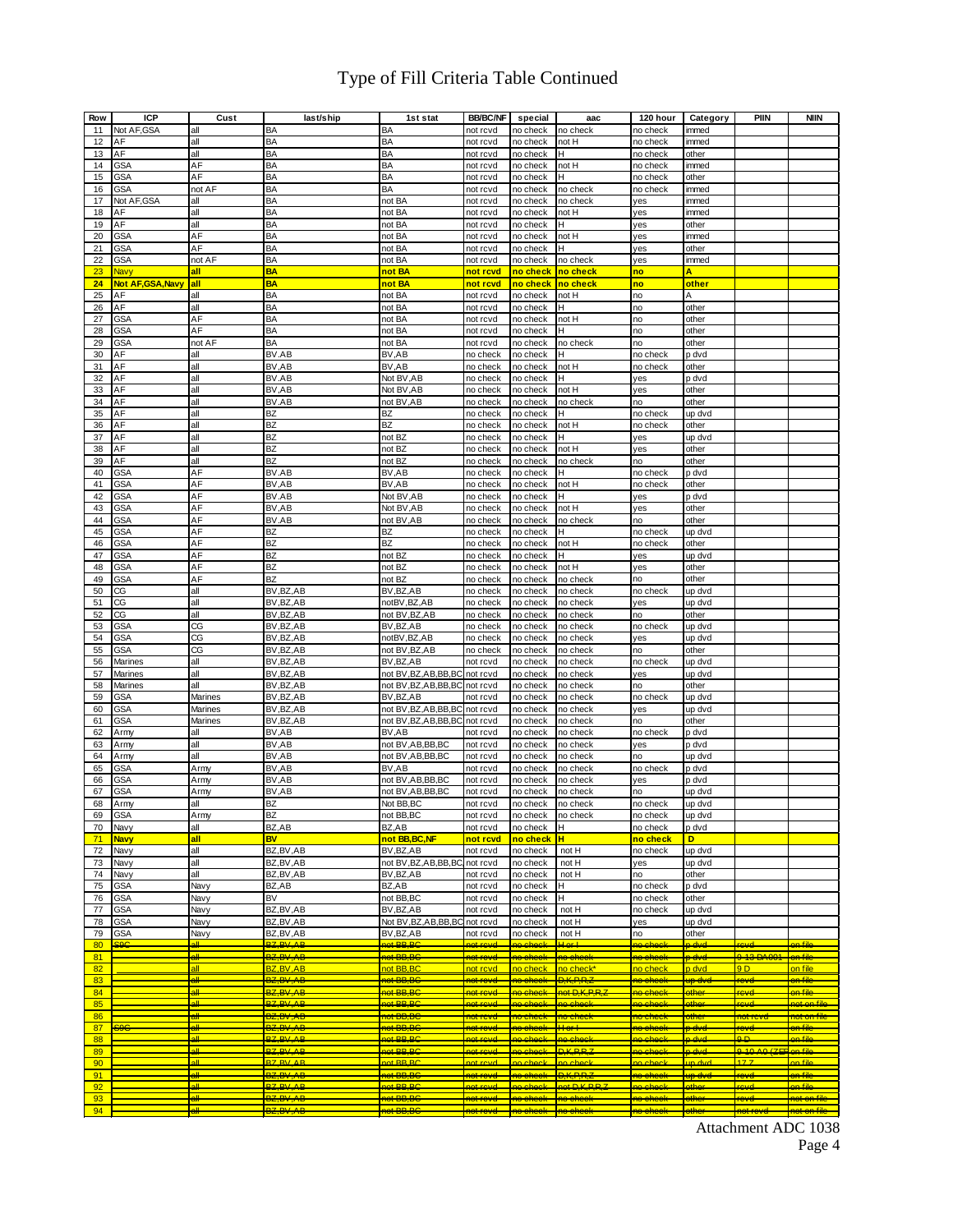# Type of Fill Criteria Table Continued

| Row        | <b>ICP</b>                 | Cust                                            | last/ship                          | 1st stat                        | <b>BB/BC/NF</b>                 | special                         | aac                       | 120 hour                                   | Category                   | <b>PIIN</b>                      | <b>NIIN</b>                   |
|------------|----------------------------|-------------------------------------------------|------------------------------------|---------------------------------|---------------------------------|---------------------------------|---------------------------|--------------------------------------------|----------------------------|----------------------------------|-------------------------------|
| 95         |                            | الد                                             | <b>BZ,BV,AB</b>                    | <del>10t BB,BC</del>            | <del>not rovd</del>             | <del>10 chook</del>             | <del>Hor I</del>          | <del>no chock</del>                        | <del>p dvd</del>           | <del>rovd</del>                  | <del>on fik</del>             |
| 96         |                            | all                                             | <b>BZ.BV.AB</b>                    | <del>ot BB.BC</del>             |                                 |                                 |                           |                                            |                            | 9Ð                               |                               |
| 97         |                            | <del>all</del>                                  | BZ.BV.AB                           | tot BB.BC                       | <del>not revd</del>             | <del>10 check</del>             | <del>DKPRZ</del>          | <del>ho check</del>                        | <del>o dvd</del>           | <del>9-10 AF</del>               | <del>on file</del>            |
| 98         |                            | ell.                                            | <b>BZ.BV.AB</b>                    | <b>et BB.BC</b>                 | <del>10t rovd</del>             | <del>ìo check</del>             | <b>D.K.P.R.Z</b>          | <del>ìo check</del>                        | <del>up dva</del>          | <del>'evd</del>                  | an fik                        |
| 99         |                            | аll                                             | <b>BZ BV AB</b>                    | ot BB.BC                        | aot revd                        | ao check                        | aot D.K.P.R.              | 10 check                                   | other                      | <b>cyd</b>                       | an file                       |
| 100        |                            | аll                                             | <b>BZ.BV.AB</b>                    | not BB.BC                       | aot revel                       | <mark>ne check</mark>           | <mark>ne check</mark>     | ne check                                   | other                      | <b>revel</b>                     | <mark>not on file</mark>      |
| 101        |                            | n#                                              | <b>BZ.BV.AB</b>                    | <b>et BB.BC</b>                 | <del>iet revd</del>             | <del>ìo check</del>             | <del>no check</del>       | <del>ìo check</del>                        | ether                      | <del>10t rov</del>               | <del>not on fik</del>         |
| 102        |                            | ᅰ                                               | <b>BZ.BV.AB</b>                    | ot BB.B                         | <del>iet revd</del>             | <del>io check</del>             | $+$ or $+$                | <del>ìo check</del>                        | <del>a dvd</del>           | eve                              | <del>m fik</del>              |
| 103        |                            | all                                             | BZ,BV,AB                           | rot BB,Bt                       | <u>iot rovd</u>                 | <del>io check</del>             | no chect                  | <del>io check</del>                        | rdvd                       | <del>is st</del>                 | <mark>on file</mark>          |
| 104        |                            | яH                                              | 3 <del>Z.BV.AB</del>               | ot BB.BC                        | <del>iot reve</del>             | <del>o check</del>              | $\leftarrow$              | <del>wa sheel</del>                        | <del>m dv</del>            |                                  | <del>w. file</del>            |
| 105        |                            | all                                             | <b>BZ-BV-AB</b>                    | <del>tot BB.BC</del>            | <del>hot revel</del>            | no check                        | <del>not D.K.P.R.</del> z | <del>ho check</del>                        | other                      | mm                               | <del>on file</del>            |
| 106        |                            | ۳Ħ                                              | <del>BZ,BV,AB</del>                | <del>ot BB,BC</del>             | <del>iol ruvd</del>             | <del>o chack</del>              | <del>io checl</del>       | <del>o checl</del>                         | athan                      | . vrl                            | <del>ioton fil</del>          |
| 107        |                            | all                                             | <b>BZ BV AB</b>                    | not BB BC                       | not revd                        | <mark>no check</mark>           | <mark>no check</mark>     | io check                                   | other                      | not rovd                         | not on file                   |
| 108        |                            |                                                 | 37.BV.AB                           | iot BB,BC                       | <b>TOILENVO</b>                 | 10 check                        | fo⊓                       |                                            | , dvc                      |                                  |                               |
| 109        |                            |                                                 | 3Z,BV,AB                           | rot BB,BC                       | <u>iot rcvd</u>                 | no check                        | <u>no checi</u>           | <del>io check</del>                        | <del>, dvc</del>           | Ð                                | on file                       |
| 110        |                            | all                                             | 37.BV.AB                           | <del>ut BB.BC</del>             |                                 |                                 | <del>) K.P.R.</del> z     |                                            | <del>ap dv</del>           | cvd                              |                               |
| 111        |                            | गी                                              | 3Z,BV,AB                           | <u> 10t BB,BC</u>               | <b>IOL LCAU</b>                 | <b>10 cineek</b>                | <u>no check</u>           | io checi                                   | miner                      | cvd                              | not on                        |
| 112        | <del>When ICP is SMS</del> |                                                 | BZ,BV,AB                           | <u>10t BB,BC</u>                | not reva                        | <u>no check</u>                 | no check                  | <u>no check</u>                            | other                      | not revo                         | <u>not on fi</u>              |
|            |                            |                                                 |                                    |                                 |                                 |                                 |                           |                                            |                            |                                  |                               |
| 113        | <del>.and 12</del>         |                                                 | <b>BZ.BV.AB</b>                    | tot BB.BC                       | <del>mi nevr</del>              |                                 |                           |                                            | rdvd                       | trvt                             |                               |
| 114        |                            | all                                             | BZ.BV.AB                           | not BB,BC                       | not revd                        | no check                        | no check                  | no check                                   | <del>o dvd</del>           | 9 D                              | on file                       |
| 115        |                            | att                                             | B <del>Z.BV.AB</del>               | <del>iot BB.BC</del>            | <b>TOILE CAVE</b>               | no reintacio                    | <del>.K.P.R.</del>        |                                            | ਸ਼ਰਾਰੀਵਾ                   | tavrd                            | <del>an file</del>            |
| 116        |                            | all                                             | <del>BZ,BV,AB</del>                | <del>iot BB,BC</del>            | <mark>not rovd</mark>           | <del>10 check</del>             | <del>not D,K,P,R,</del> ż | <mark>no check</mark>                      | <mark>other</mark>         | <u>cvd</u>                       | <del>on file</del>            |
| 117        |                            |                                                 | 3Z,BV,AB                           | <u>iot BB,BC</u>                | <b>TOIL COVO</b>                | <u>io temeler</u>               | io cinec                  |                                            | mne                        | evr                              | <b>TOT OF</b>                 |
| 118        |                            | all                                             | BZ,BV,AB                           | not BB,BC                       | <u>not revd</u>                 | <u>no check</u>                 | no check                  | <u>no check</u>                            | <mark>othe</mark>          | <mark>10t rovc</mark>            | <u>not on </u>                |
|            |                            |                                                 |                                    |                                 |                                 |                                 |                           |                                            |                            |                                  |                               |
| 118        | Aviation 11                | الم                                             | <b>BZ BV AB</b>                    | net BB.BC                       | not rovd                        | <del>no check</del>             | <del>H or L</del>         | no chook                                   | <del>n dvd</del>           | revel                            | on file                       |
| 119        |                            | яH                                              | <b>37 BV AB</b>                    | of BB.B                         | <del>with rewe</del>            | بالمصطلح بمبر                   | no checi                  | <del>an checi</del>                        | <del>, dvd</del>           | ٣Ē                               | <del>on fik</del>             |
| 120        |                            | ۵ll                                             | <b>27.BV.AB</b>                    | <del>et BB.BC</del>             | <del>101 rovd</del>             | <del>lo check</del>             | <del>ao check</del>       | <del>no check</del>                        | <del>in dve</del>          | 17.7                             | سننهج                         |
| 121        |                            | ۵ll                                             | <b>BZ.BV.AB</b>                    | ot BB.BC                        | <del>not rovd</del>             | <del>ìo check</del>             | <b>D.K.P.R.2</b>          | <del>no check</del>                        | <del>up dvd</del>          | revel                            | on file                       |
| 122        |                            | <del>all</del>                                  | <del>BZ.BV.AB</del>                | <del>10t BB,BC</del>            | <mark>not revd</mark>           | <del>10 cheel</del>             | <del>not D.K.P.R.z</del>  | <del>10 chec</del>                         | othe                       | <del>evd</del>                   | <del>on fik</del>             |
| 123        |                            | <del>all</del>                                  | <b>BZ-BV-AB</b>                    | <del>tot BB.BC</del>            | <del>not rovd</del>             | <del>10 check</del>             | <del>10 checl</del>       | <del>ho check</del>                        | other                      |                                  | <del>not on fik</del>         |
| 124        |                            | all                                             | <b>BZ.BV.AB</b>                    | <del>et BB.BC</del>             | <del>not rovd</del>             | <del>ho check</del>             | <del>no check</del>       | <del>no check</del>                        | other                      | <del>10t rovd</del>              | <del>not on fil</del>         |
|            |                            |                                                 |                                    |                                 |                                 |                                 |                           |                                            |                            |                                  |                               |
| 125        | <b>Maritime 13</b>         | <b>qil</b>                                      | <b>RZ RV AR</b>                    | <b>et BB.BC</b>                 | <del>hot rovd.</del>            | <del>ho check.</del>            | Hor H                     | <del>no chock</del>                        | <del>p dvd</del>           | revd                             | an file                       |
| 126        |                            | ell                                             | BZ.BV.AB                           | ot BB.BC                        | <del>10t revel</del>            | <del>ho check</del>             | <del>no check</del>       | <del>ho check</del>                        | <del>o dvd</del>           | $\overline{a}$                   | <del>on file</del>            |
| 127        |                            | ell.                                            | BZ.BV.AB                           | ot BB.BC                        | <del>iot reve</del> l           | <del>io check</del>             | <del>.K.P.R.</del>        | <del>io checl</del>                        | <del>io dve</del>          | evd                              | <del>on fik</del>             |
| 128        |                            | <del>all</del>                                  | <del>BZ.BV.AB</del>                | <del>not BB.BC</del>            | <del>10t revd</del>             | <del>ìo check</del>             | <del>not D.K.P.R.</del>   | <del>ho check</del>                        | <del>other</del>           | <del>evd</del>                   | <del>on fik</del>             |
| 129        |                            | all                                             | <b>RZ BV AB</b>                    | not BB.BC                       | aot revd                        | no check                        | no check                  | no check                                   | ather                      | <b>COMPLE</b>                    | not on file                   |
| 130        |                            | ell                                             | BZ.BV.AB                           | not BB,BC                       | <del>hot rove</del>             | <del>no check</del>             | <del>no check</del>       | <del>no check</del>                        | ether                      | <del>not rove</del>              | <del>not on fil</del>         |
|            |                            |                                                 |                                    |                                 |                                 |                                 |                           |                                            |                            |                                  |                               |
| 131        | C.8.E.24                   | اله                                             | <b>RZ RV AR</b>                    | $\alpha$ t RR RC                | ant royd                        | no check                        | no check                  | <u>io check</u>                            | n dvd                      | $\Omega$                         | na chack                      |
| 132        |                            | ۵ll                                             | <b>BZ.BV.AB</b>                    | <del>10t BB,BC</del>            | <del>not rovd</del>             | ne check                        | ne-check                  | <mark>ne-check</mark>                      | up dvd                     | $0$ not $D$                      | ne check                      |
| 133        |                            | A                                               | <b>BZ BV AB</b>                    | ot BB.BC                        | <del>not rovd</del>             | <del>ho check</del>             | <del>no check</del>       | <del>no check</del>                        | <del>up dvd</del>          | <del>not rove</del>              | <del>na ahaal</del>           |
|            |                            |                                                 |                                    |                                 |                                 |                                 |                           |                                            |                            |                                  |                               |
| 134        | <b>Textiles 23</b>         | All<br>all                                      | <b>BZ BV AB</b><br><b>R7 RV AR</b> | <b>ot BB.BC</b><br>not BB.BC    | <del>ant rovd</del><br>not revd | <del>ìo check</del><br>no check | <del>Hor L</del>          | <del>no check</del>                        | <del>a dvd.</del><br>p dvd | $\overline{a}$<br>Q <sub>D</sub> | <del>ən file</del><br>on file |
| 135        |                            | ъĤ                                              | <b>BZ BV AB</b>                    | ot BB.BC                        | ot royd                         |                                 | no check<br><b>DKPPZ</b>  | <mark>no check</mark>                      |                            |                                  | an fili                       |
| 136<br>137 |                            | n#                                              | BZ.BV.AB                           | <b>et BB.BC</b>                 | <del>hot rovd</del>             | check<br><del>no check</del>    | <del>no check</del>       | <del>le check</del><br><del>no check</del> | ip dve<br>ether            | <del>'evd</del>                  | <del>not on filc</del>        |
| 138        |                            | ۵ll                                             | <b>BZ.BV.AB</b>                    | <del>et BB.BC</del>             | <del>not rovd</del>             | <del>ho check</del>             | <del>no cheel</del>       | <del>no check</del>                        | ether                      | <del>10t rovd</del>              | <del>not on fil</del>         |
|            |                            |                                                 |                                    |                                 |                                 |                                 |                           |                                            |                            |                                  |                               |
| 139        | <del>Subsistance 22</del>  | all-                                            | <b>BZ.BV.AB</b>                    | <b>et BB.BG</b>                 | <del>10t rovd</del>             | <del>10 cheek</del>             | Hor+                      | <del>no check</del>                        | <del>dvd</del>             | $\overline{a}$                   | <del>yn file</del>            |
| 140        |                            | الد                                             | <b>BZ.BV.AB</b>                    | ant BB.BC                       | iot revd                        | no check                        | no check                  | <del>ìo check</del>                        | dvd                        | ۵D                               | an file                       |
| 141        |                            | ٩I                                              | <b>BZ.BV.AB</b>                    | not BB.BC                       | aot revd                        | no check                        | D.K.P.R.Z                 | no check                                   | up dvd                     | revd                             | an file                       |
| 142        |                            | الد                                             | <b>BZ BV AB</b>                    | <del>10t BB.B</del>             | <del>iet revd</del>             | <del>no check</del>             | <del>no checl</del>       | <del>ìo check</del>                        | ather                      | ave                              | net en fil                    |
| 143        |                            |                                                 | <b>BZ.BV.AB</b>                    | not BB,BC                       | <del>hot rovd</del>             | <del>no check</del>             | <del>no check</del>       | <del>no check</del>                        | ether                      | <del>not rovd</del>              | <del>not on file</del>        |
|            |                            |                                                 |                                    |                                 |                                 |                                 |                           |                                            |                            |                                  |                               |
| 144        | <b>Medical 21</b>          |                                                 | <del>BZ,BV,AB</del>                | ot BB,BC                        |                                 |                                 |                           |                                            | चेण्ट                      |                                  |                               |
| 145        |                            | яH                                              | <b>BZ.BV.AB</b>                    | <del>ot BB,BC</del>             | <del>iot reve</del>             | an checi                        | <del>no checl</del>       | <del>ìo checl</del>                        | <del>p dvd</del>           | эÐ                               | <del>on fik</del>             |
| 146        |                            | all                                             | 3 <del>7.BV.AB</del>               | <del>iot BB.BC</del>            | <del>with move</del>            |                                 |                           |                                            | <del>io dve</del>          | evd                              |                               |
| 147        |                            | all                                             | <del>BZ,BV,AB</del>                | <del>iot BB,BC</del>            | <del>iot revd</del>             | <del>io check</del>             | <del>no check</del>       | <del>io check</del>                        | <del>uthe</del> r          | <u>cvd</u>                       | <mark>not on file</mark>      |
| 148        |                            | all                                             | <del>BZ,BV,AB</del>                | <del>iot BB.BC</del>            | <u>iot rovd</u>                 |                                 | <del>lo check</del>       | <del>io checl</del>                        | <mark>other</mark>         | <mark>iot rev</mark>             | <del>iot on fik</del>         |
|            |                            |                                                 |                                    |                                 |                                 |                                 |                           |                                            |                            |                                  |                               |
| 149        | Other 6 or 99              | a₩                                              | BZ,BV,AB                           | not BB,BC                       | <del>not revd</del>             | <del>no check</del>             | <del>no check</del>       | <del>no check</del>                        | other                      | <del>no check</del>              | <del>no check</del>           |
| 150        | <b>GSA</b>                 | not AR, AF, NA, MA                              | BV,AB                              | BV,AB                           | not rcvd                        | no check                        | no check                  | no check                                   | p dvd                      |                                  |                               |
| 151        | <b>GSA</b>                 | not AR, AF, NA, MA BZ                           |                                    | <b>BZ</b>                       | not rcvd                        | no check                        | no check                  | no check                                   | up dvd                     |                                  |                               |
| 152        | <b>GSA</b>                 | not AR,AF,NA,MA                                 | BV,AB                              | not BV, BZ, AB, BB, BC          | not rcvd                        | no check                        | no check                  | yes                                        | p dvd                      |                                  |                               |
| 153        | <b>GSA</b>                 | not AR,AF,NA,MA                                 | <b>BZ</b>                          | not BV, BZ, AB, BB, BC not rcvd |                                 | no check                        | no check                  | yes                                        | up dvd                     |                                  |                               |
| 154        | <b>GSA</b>                 | not AR, AF, NA, MA BV, AB<br>not AR, AF, NA, MA |                                    | not BV, BZ, AB, BB, BC not rcvd |                                 | no check                        | no check                  | no                                         | other                      |                                  |                               |
| 155        | <b>GSA</b>                 |                                                 | <b>BZ</b>                          | not BV, BZ, AB, BB, BC not rcvd |                                 | no check                        | no check                  | no                                         | other                      |                                  |                               |
|            | <b>Special Processes:</b>  |                                                 |                                    |                                 |                                 |                                 |                           |                                            |                            |                                  |                               |
| 156        | Perishables                |                                                 |                                    |                                 |                                 |                                 |                           |                                            | p dvd                      |                                  |                               |
| 157        | Semi perishables           |                                                 |                                    |                                 |                                 |                                 |                           |                                            | p dvd                      |                                  |                               |
| 158        | Medical                    |                                                 |                                    |                                 |                                 |                                 |                           |                                            | p dvd                      |                                  |                               |
| 159        | M, R, O                    |                                                 |                                    |                                 |                                 |                                 |                           |                                            | p dvd                      |                                  |                               |
| 160        | IPV (tbd)                  |                                                 |                                    |                                 |                                 |                                 |                           |                                            | p dvd                      |                                  |                               |
| 161        | <b>SMS</b>                 | <u>all</u>                                      | BZ, BV, AB                         | not BB,BC                       | not rcvd                        | no check                        | H or I                    | <mark>no check</mark>                      | p dvd                      | 9D                               | on file                       |
| 162        | <b>SMS</b>                 | all                                             | BZ, BV, AB                         | not BB,BC                       | not rcvd                        | no check                        | D, K, P, R, Z             | <mark>no check</mark>                      | up dvd                     | rcvd                             | on file                       |
| 163        | <b>SMS</b>                 | all                                             | BZ, BV, AB                         | not BB,BC                       | not rcvd                        | no check                        | not D,K,P,R,Z             | no check                                   | other                      | rcvd                             | on file                       |
| 164        | <b>SMS</b>                 | all                                             | BZ, BV, AB                         | not BB,BC                       | not rcvd                        | no check                        | no check                  | <mark>no check</mark>                      | other                      | not rcvd                         | no check                      |
| 165        | <b>SMS</b>                 | all                                             | BZ, BV, AB                         | not BB,BC                       | not rcvd                        | no check                        | no check                  | <mark>no check</mark>                      | other                      | <mark>no check</mark>            | not on file                   |

Attachment ADC 1038 Page 5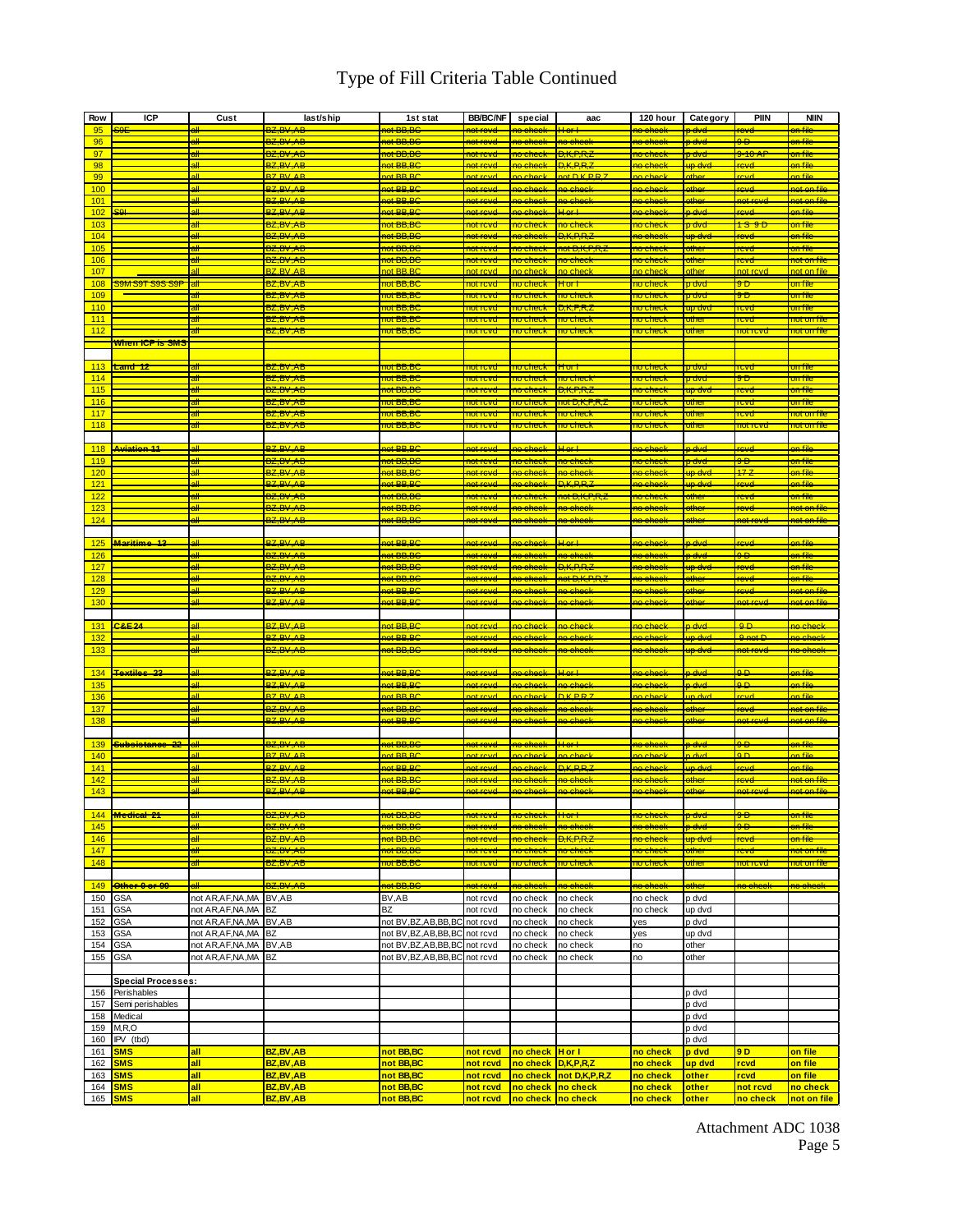**5. REASON FOR CHANGE:** It is important to assign each transaction to the appropriate fill category because the time allowed completing the fill and the reporting standards of the fill categories may be dissimilar. Furthermore, each Component uses data extracted from this process, as well as unique Service data, to evaluate their individual logistics processes. Requisitions assigned to a wrong type of fill category, create a skewed and inaccurately reported average time for those fill actions both at the Service/Agency level as well as the DOD level. The inaccurate data and resulting LMARS Monthly reports could provide an adverse outcome by creating business practice changes that will fail to deliver any constructive effect on the current logistic pipeline and processes.

## **6. ADVANTAGES AND DISADVANTGES**

**a. Advantages:** Data and the ensuing reports will more accurately reflect today's business practices creating a responsive logistics pipeline measurement that rapidly delivers current Monthly LMARS reports to the DOD supply chain.

**b. Disadvantage:** None noted.

**7. ESTIMATED TIME LINE/IMPLEMENTATION TARGET:** DLA Logistics Management Standards Office and DLA Transaction Service will implement the new fill rule changes in LMARS upon receipt of ADC 1038.

### **8. ESTIMATED SAVINGS/COST AVOIDANCE ASSOCIATED WITH IMPLEMENTATION OF THIS CHANGE:** none

### **9. IMPACT:**

- **a. New DLMS Data Elements:** none
- **b. Changes to DLMS Data Elements:** none

### **c. Automated Information Systems (AIS):**

- **(1)** Updates Logistics Metrics Analysis Reporting system (LMARS)
- **(2)** No impact to DOD component systems

 **d. DLA Transactions Services:** DLA Transaction Services will post changes to type of fill criteria used in LMARS.